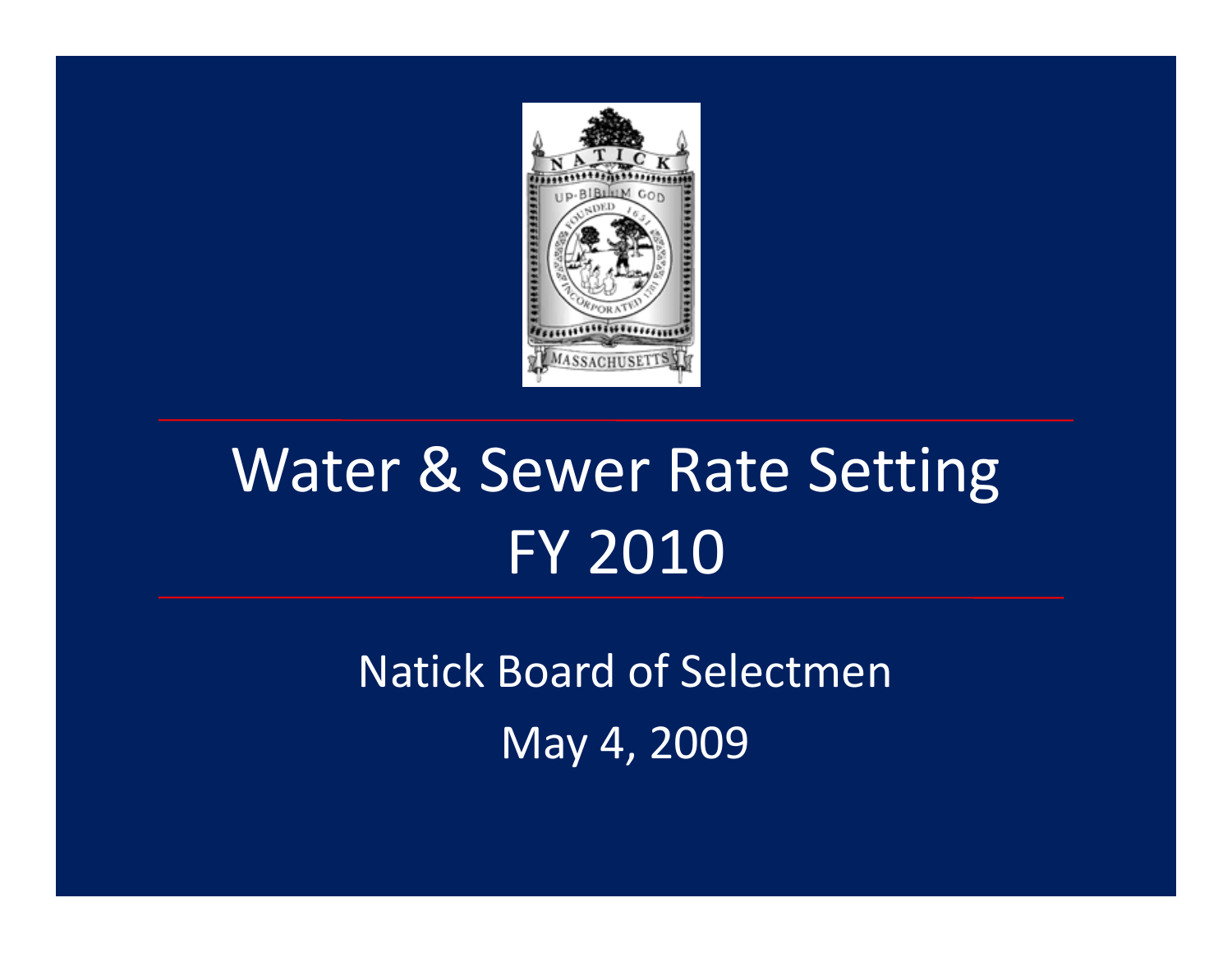

Water/Sewer Rate Setting for FY 2010 – May 4, 2009

### **Overview**

- Rate Setting Methodology
- Rate Proposal
- Alternatives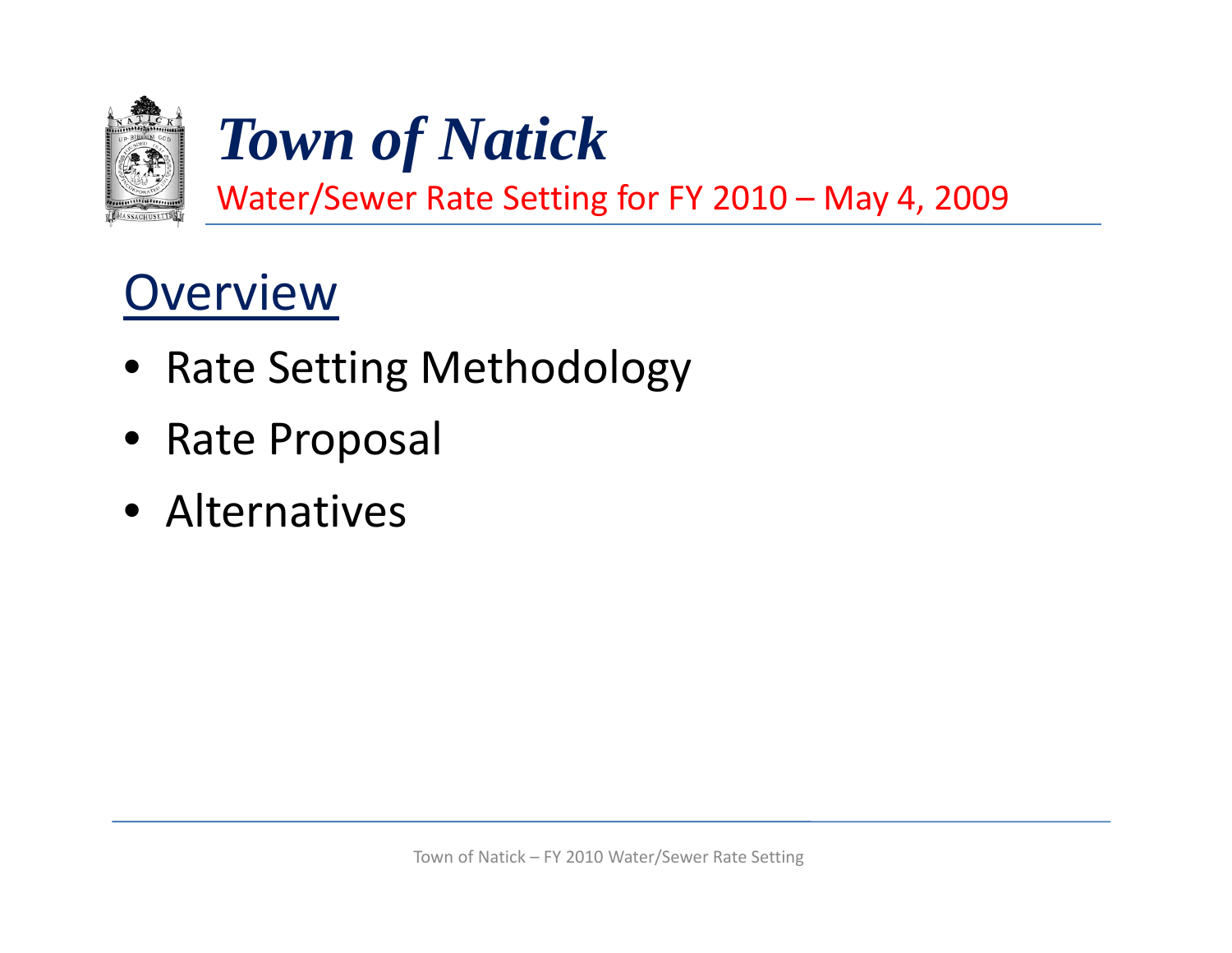

Water/Sewer Rate Setting for FY 2010 – May 4, 2009

### Rate Setting Process

- Rates are set by the Board of Selectmen in their role as the Water & Sewer Commissioners for the Town of Natick.
- Mass. Department of Revenue requires that revenues must match appropriated expenses in order to approve tax recapitulation in December for all funds – including Enterprise.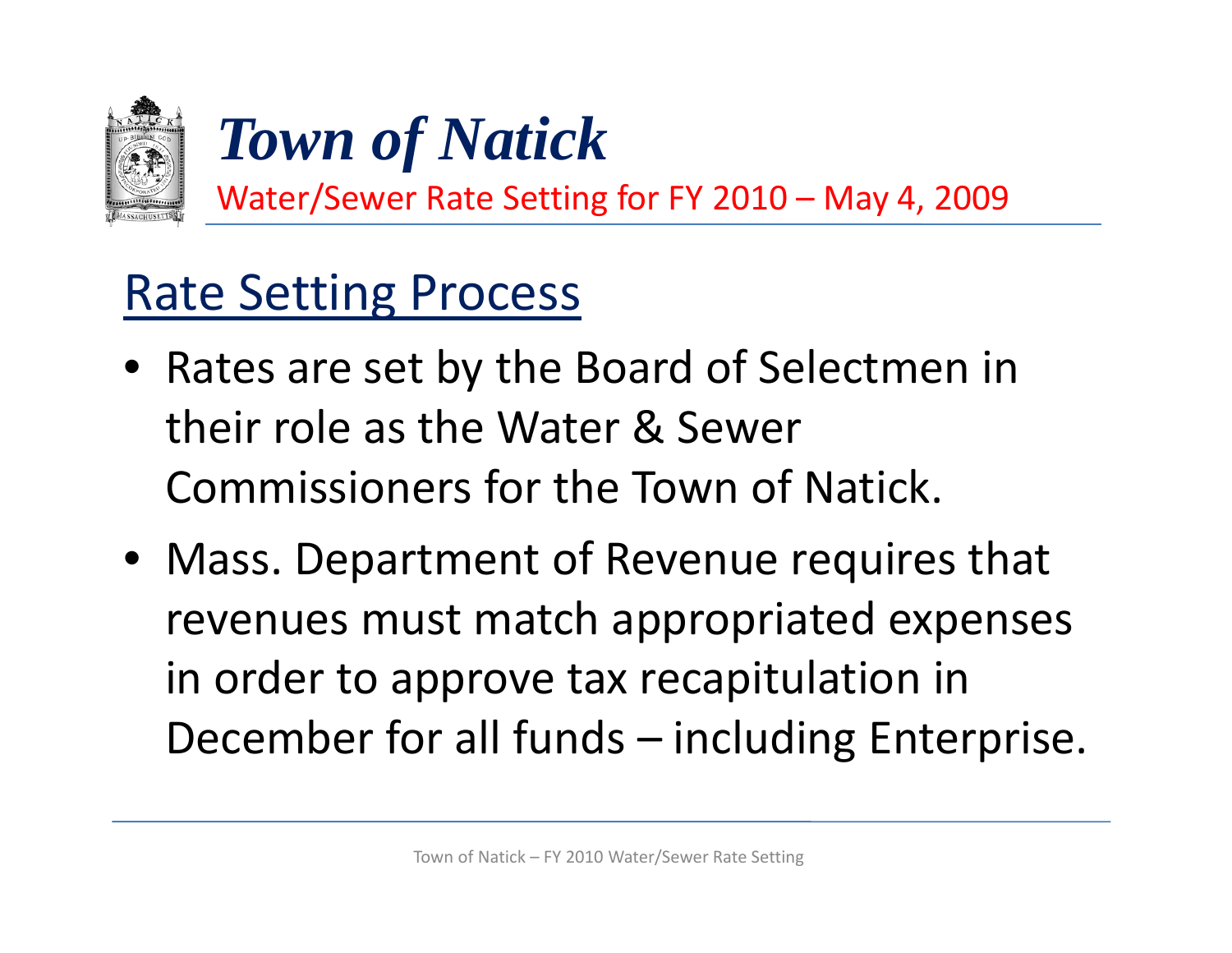

Water/Sewer Rate Setting for FY 2010 – May 4, 2009

### Rate Setting Model & Methodology

- FY 2010 Rates are based on <sup>a</sup> model which uses actual usage data from FY 2006, 2007 and 2008.
- Staff averaged the usage for the three years and then applied the rates as proposed in each option to every one of the 51,000+ reads to obtain a purely data‐driven model for rate revenues.
- All rate options are shown at 93.2% of what is billed. This reduction factor is to account for the average amount that is not collected in the same Fiscal Year in which it is billed.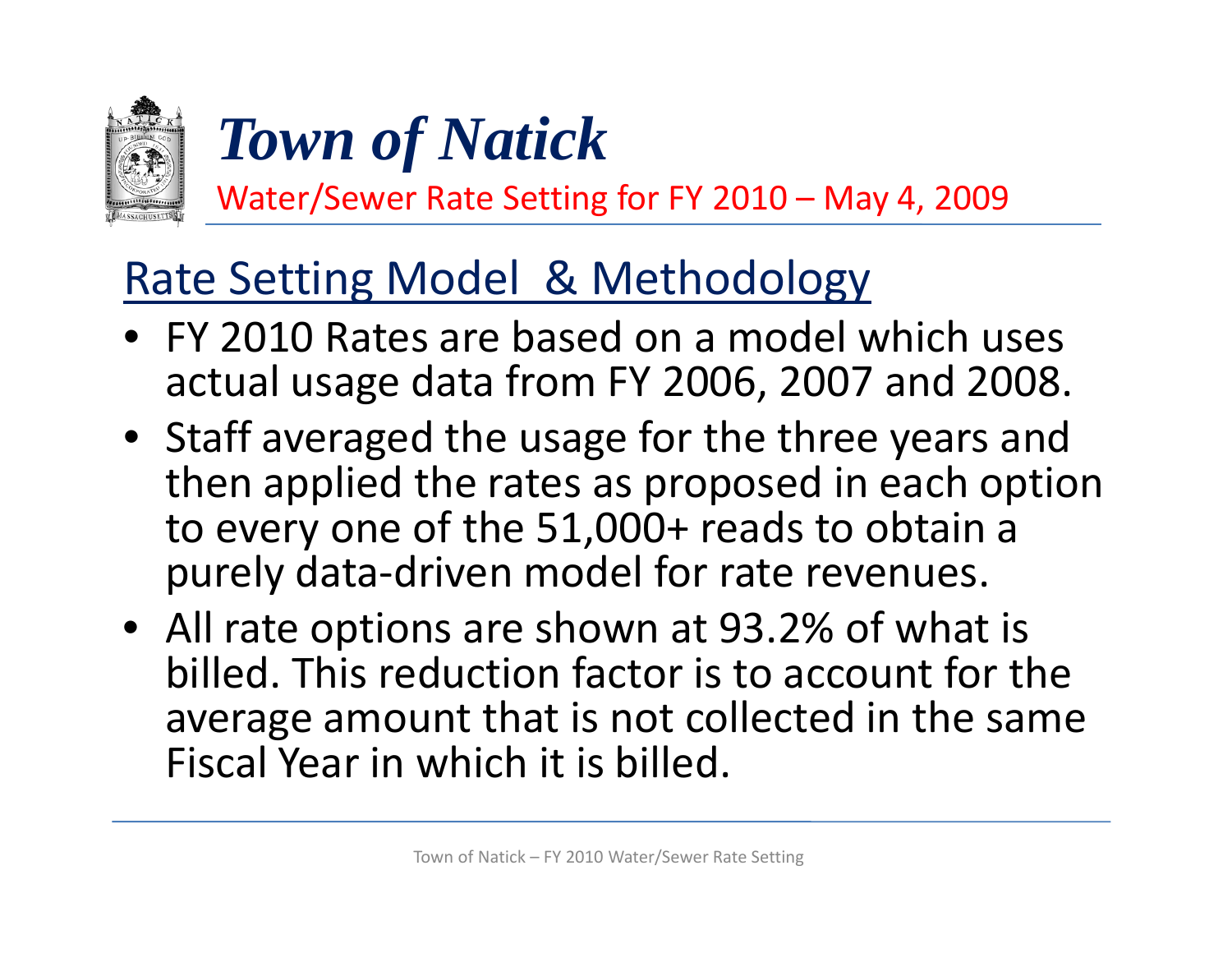

Water/Sewer Rate Setting for FY 2010 – May 4, 2009

### Rate Setting Process

- Water & Sewer Enterprise Funds are driven by an expense‐first model – that is operating & capital expenses are developed, discussed and voted upon, and revenues are raised to meet those expenses
- Began last winter with the development of the Water/Sewer Enterprise Budget
- Expenses discussed at length from January to their final approval at Town Meeting in late April 2009.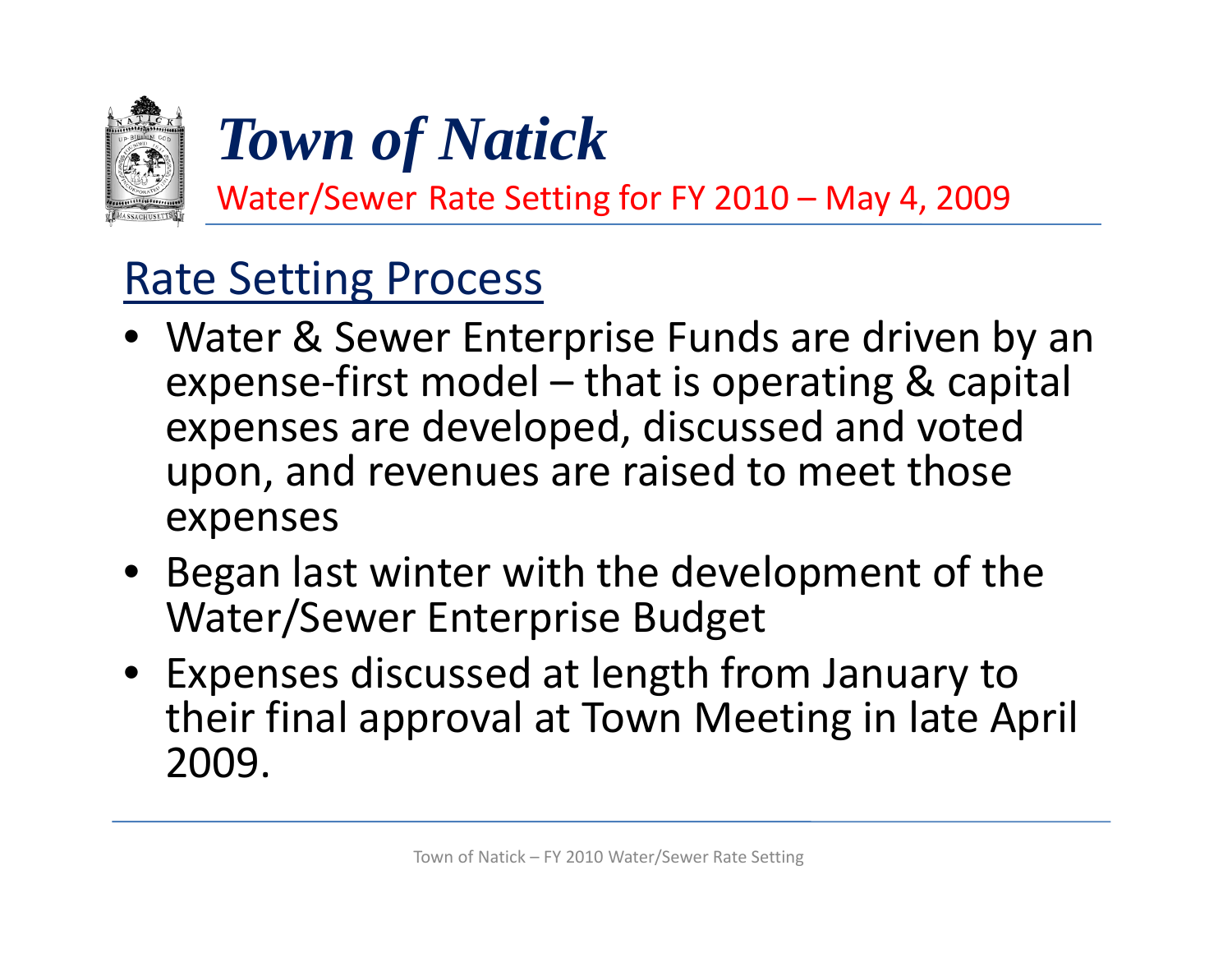

Water/Sewer Rate Setting for FY 2010 – May 4, 2009

### Rate Setting Model & Methodology

- The FY 2010 expense budget (operations and capital) require 3.5% more than FY 2009.
- Alternative funding sources, including retained earnings and prior capital article closeouts, will pay for the FY 2010 costs of proposed capital projects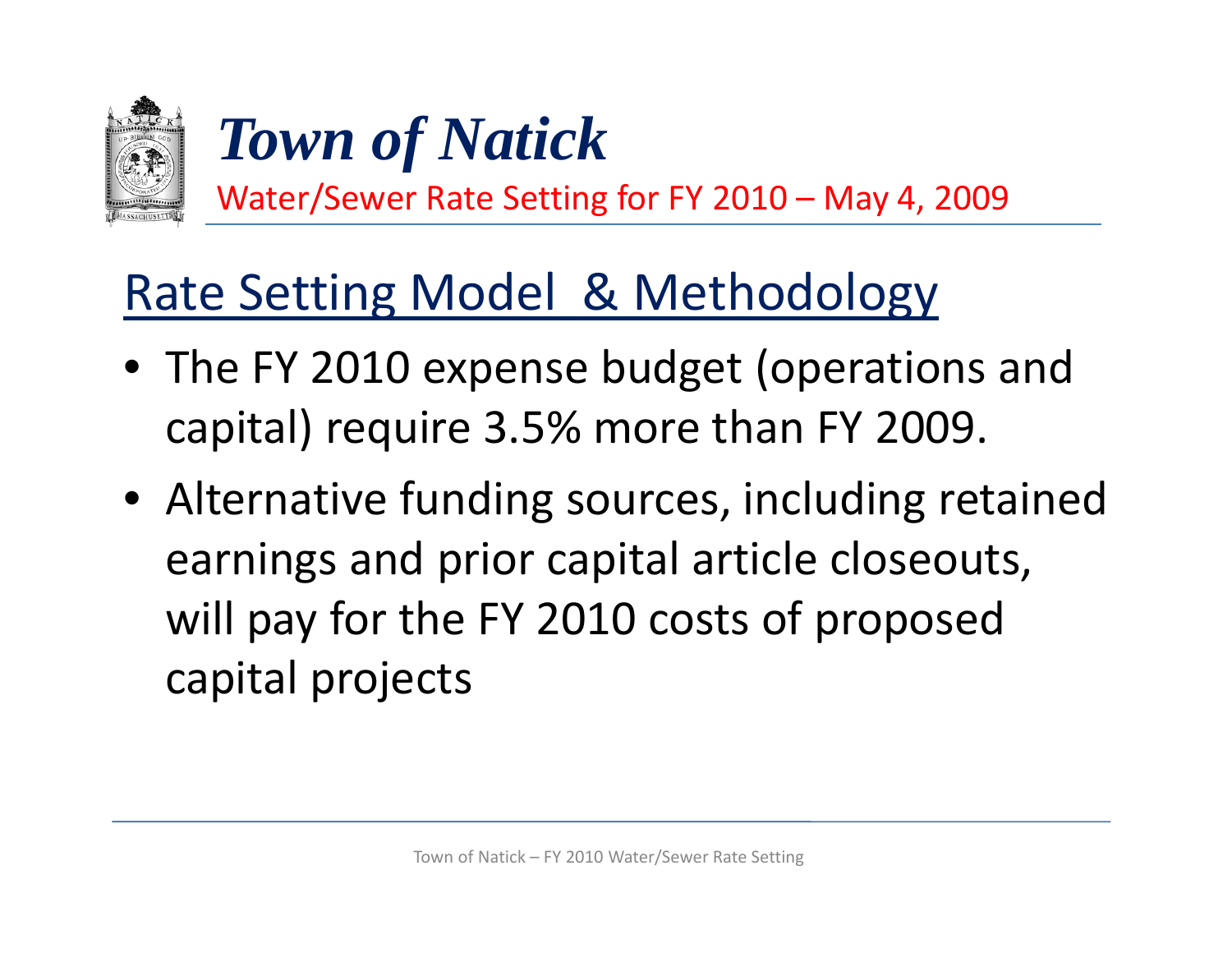

Water/Sewer Rate Setting for FY 2010 – May 4, 2009

### Rate Setting Model & Methodology

• FY 2009's significant rate increase has achieved desired effects - a) funded operations and b) provided for <sup>a</sup> nominal amount of retained earnings.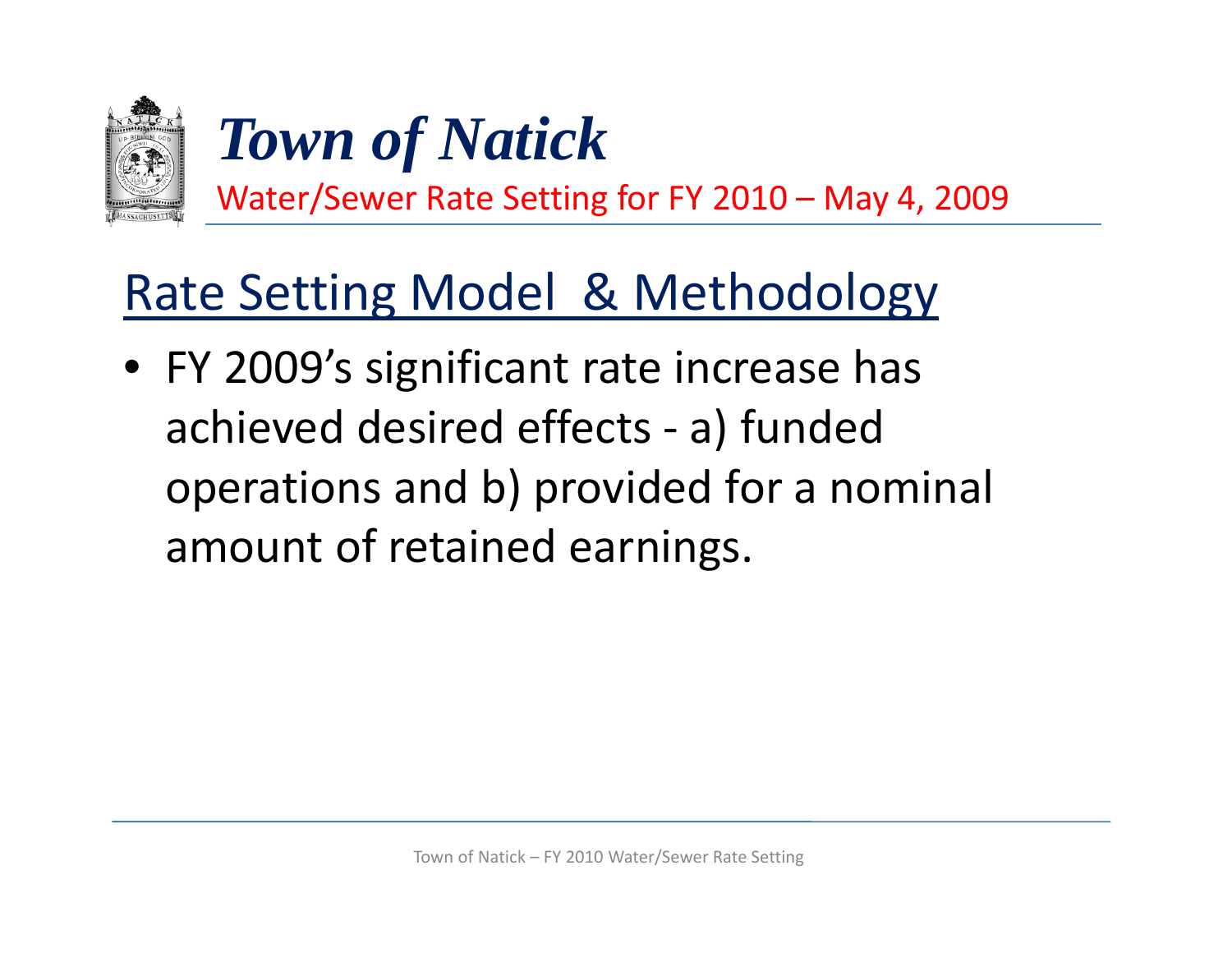

Water/Sewer Rate Setting for FY 2010 – May 4, 2009

### Rate Proposal

- Rates are increasing in FY 2010, but significantly less than in FY 2009.
- Usage has stabilized over the course of three years.
- Additional Enterprise Revenue, including Investment Income, Betterments, Liens, and new Growth (totaling over \$1,200,000) have been accounted for and added to the rate proposal.
- $\bullet$ **Proposed Rate Increase: 1.15%**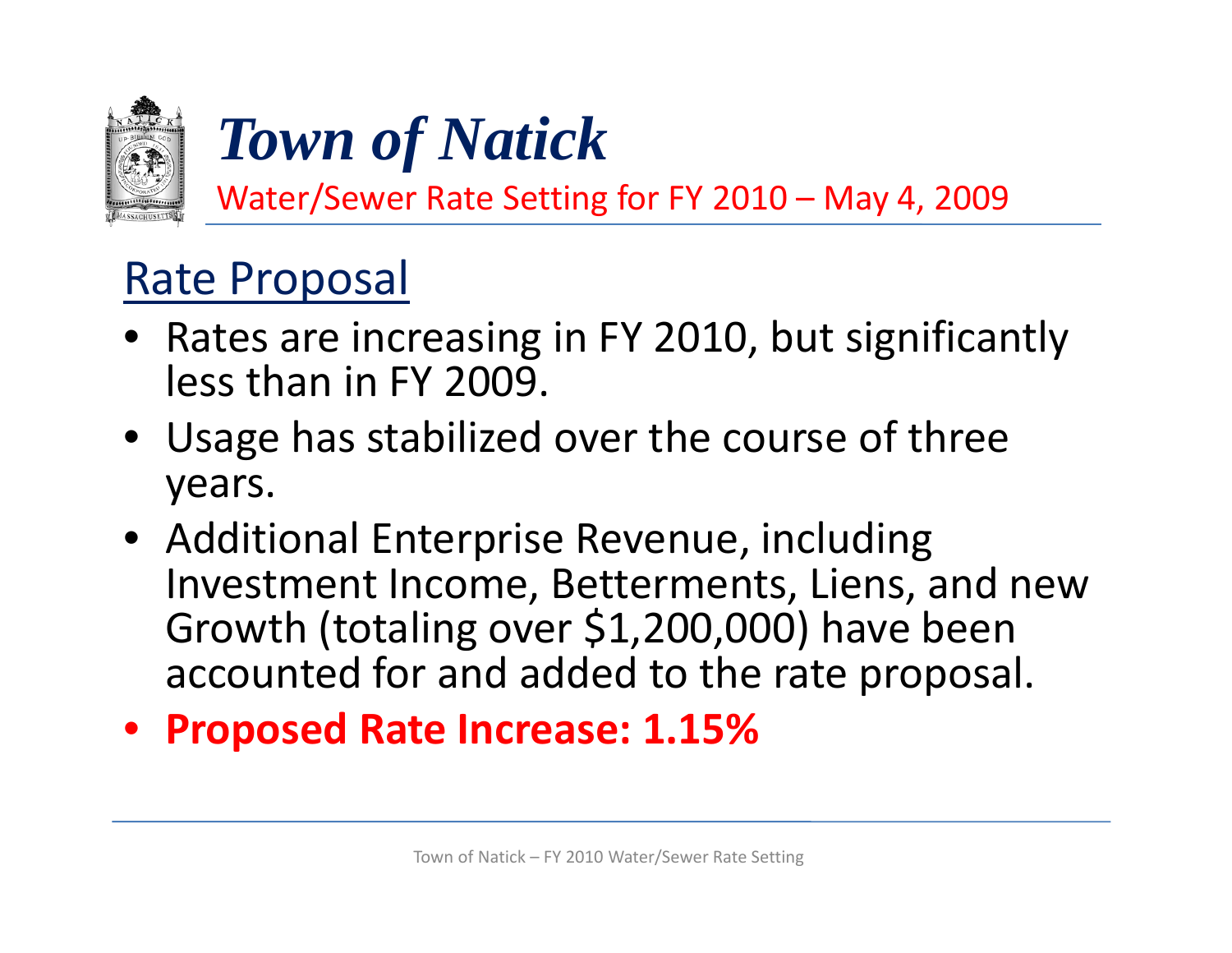

Water/Sewer Rate Setting for FY 2010 – May 4, 2009

### Rate Proposal:

#### Below is <sup>a</sup> sample effect of the rate increase on the normal single‐family home.

| 2009         | Tier             |    |       | <b>Combined Rate Consumption Qtr. Cost Annual Cost</b> |                          |        | 1.15%              |
|--------------|------------------|----|-------|--------------------------------------------------------|--------------------------|--------|--------------------|
| <b>Bills</b> | $0 - 10$         | \$ | 5.23  |                                                        | $10 \div 52.30 \div$     | 209.20 |                    |
|              | 011-20           | \$ | 9.10  |                                                        | $10 \pm 91.00 \pm 1$     | 364.00 |                    |
|              | 021-40           | \$ | 14.65 |                                                        | 6.57 \$ 96.25 \$         | 385.00 |                    |
|              |                  |    |       |                                                        | $26.57 \div 239.55 \div$ | 958.20 |                    |
|              | 2010 ver. 1 Tier |    |       | <b>Combined Rate Consumption Qtr. Cost Annual Cost</b> |                          |        |                    |
| <b>Bills</b> |                  |    |       |                                                        |                          |        |                    |
|              | $0 - 10$         | \$ | 5.29  |                                                        | $10 \div 52.90 \div$     | 211.61 |                    |
|              | 011-20           | \$ | 9.20  |                                                        | $10 \div 92.05 \div$     | 368.19 |                    |
|              | 021-40           | \$ | 14.82 |                                                        | $6.57 \pm 97.36 \pm 5$   | 389.43 |                    |
|              |                  |    |       |                                                        | $26.57$ \$ 242.31 \$     | 969.22 | 11.02<br>Annuall S |

#### •**Impact: \$2.75/quarter or \$11.02/year p \$ /q \$ /y**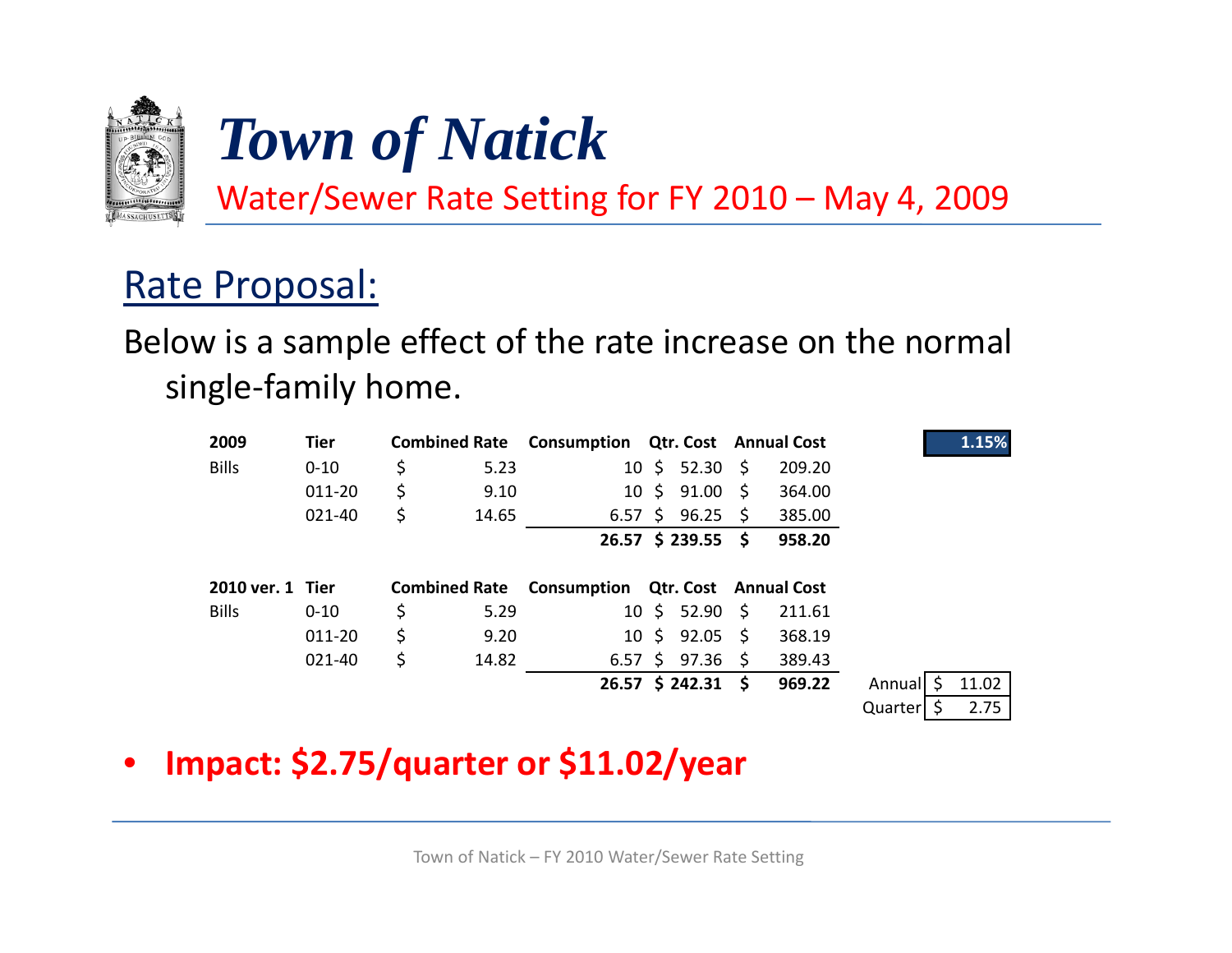

Water/Sewer Rate Setting for FY 2010 – May 4, 2009

### Rate Proposal:

Goals:

1) Hold average Water/Sewer User to average rate of increase – 1.15%

2) Promote Water Conservation

3) Guarantee rates cover the costs of operations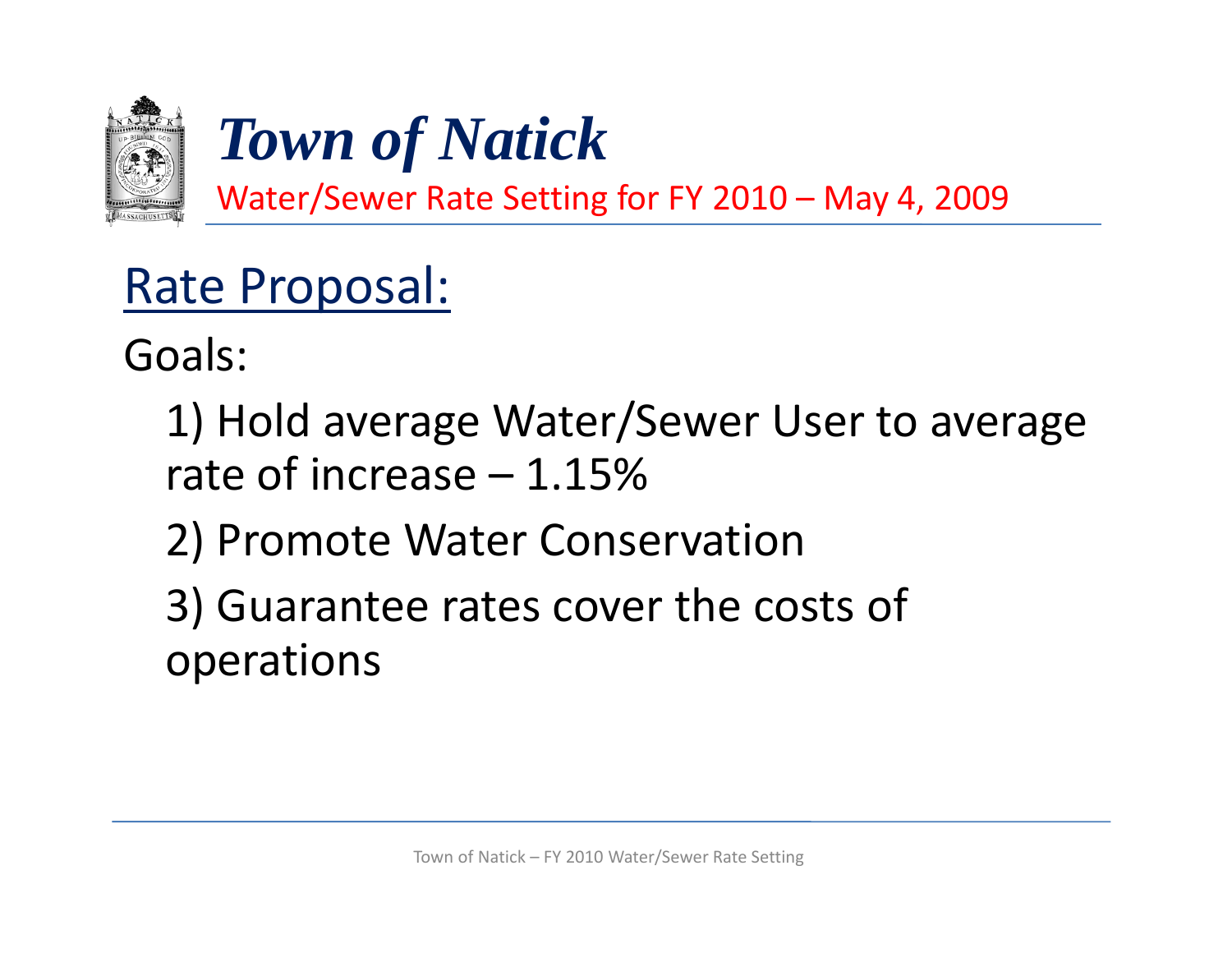

Water/Sewer Rate Setting for FY 2010 – May 4, 2009

### Alternatives:

1) Implementation of Fire Connection Fee:

Summary: Implement Fire Connection Fee to Natick businesses who have suppression systems at the rate of \$100/1 inch diameter of trunk line annually.

- •• Additional Revenue Generated / (Lost): \$75,000
- •Impact on Rates: Decrease of 0.65%
- •Resulting Rate Increase if Implemented: Increase of 0.5%
- $\bullet$ **Recommendation: Implement the Fee**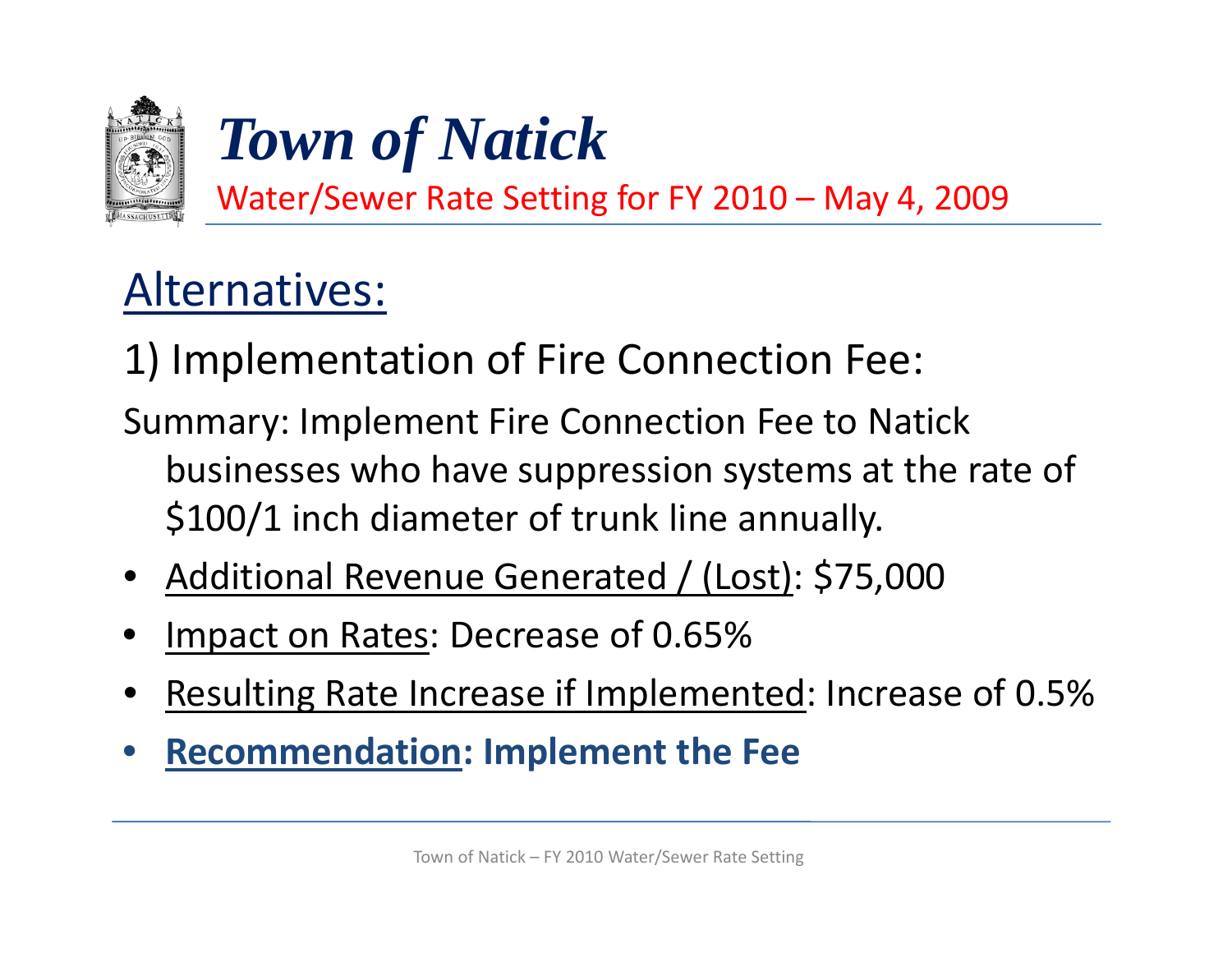

Water/Sewer Rate Setting for FY 2010 – May 4, 2009

### Alternatives:

2) Averaging of Apartments:

Summary: Average bills sent to apartment complexes similar to how condominium developments are currently averaged.

- Additional Revenue Generated / (Reduced): (\$422,000)
- •Impact on Rates: Increase of 3.5%
- •Resulting Rate Increase if Implemented: Increase of 4.65%
- •**Recommendation: Do not average apartments**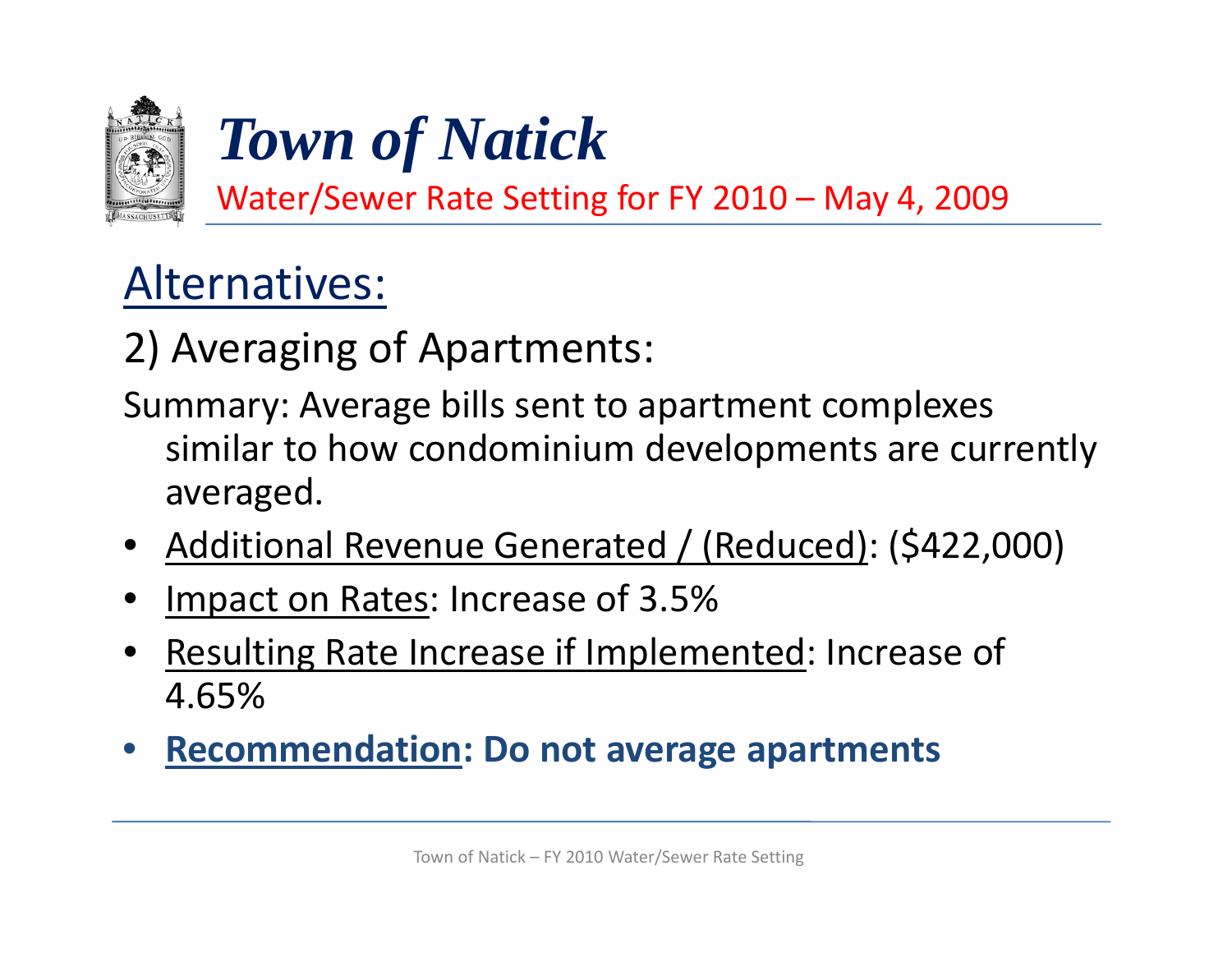

Water/Sewer Rate Setting for FY 2010 – May 4, 2009

### Alternatives:

3) Averaging to Out‐of‐Town customers:

- Summary: Average bills sent to out‐of‐town customers currently using pit meters similar to how condominium developments are currently averaged.
- •• Additional Revenue Generated / (Reduced): (\$75,000)
- •Impact on Rates: Increase of 0.65%
- •Resulting Rate Increase if Implemented: Increase of 1.9%
- $\bullet$  **Recommendation: Do not average Out‐of‐Town customers at this time, but continue to work towards formalization of agreements for FY 2011.**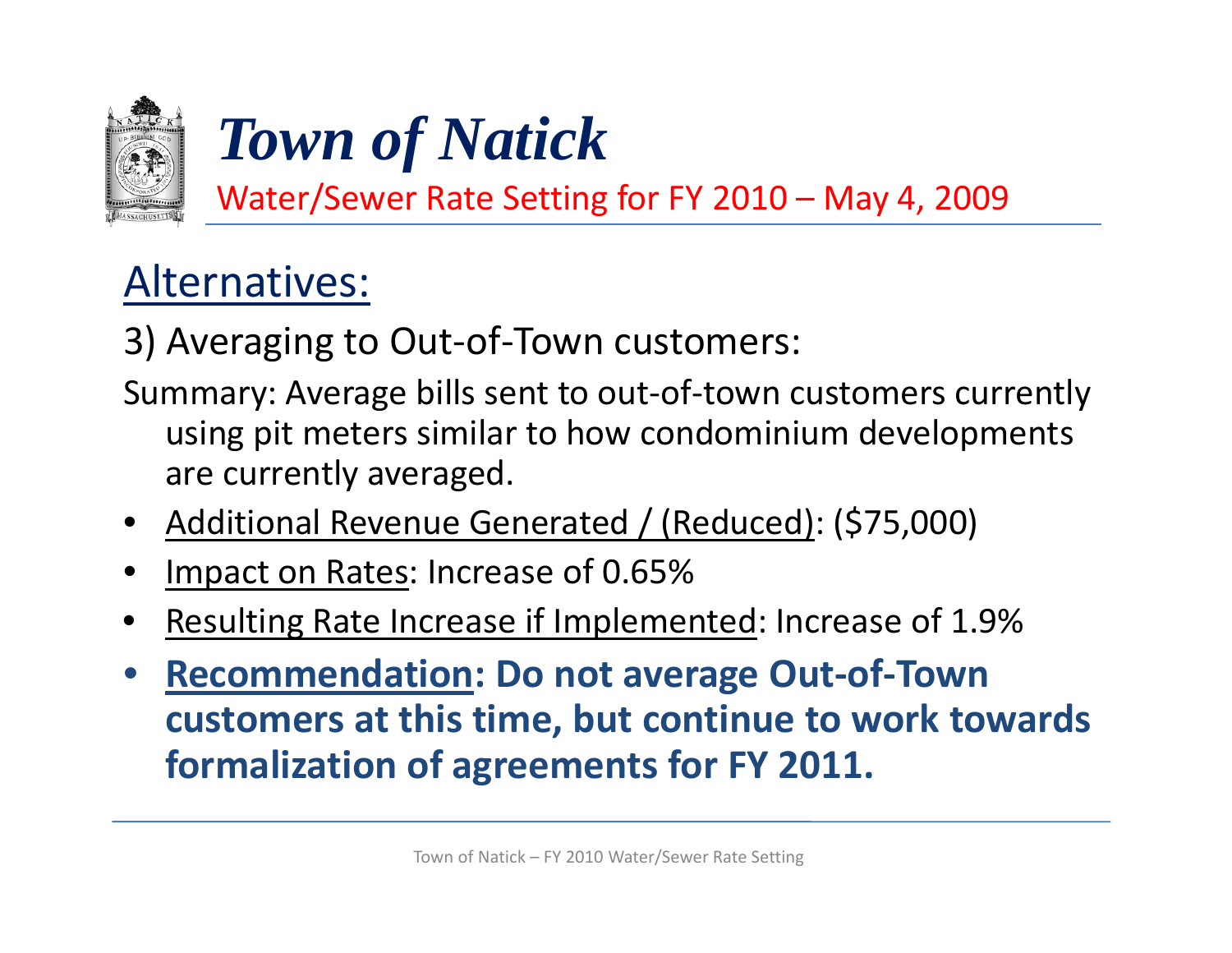

Water/Sewer Rate Setting for FY 2010 – May 4, 2009

### Alternatives Not Considered:

- •Expansion of Discounted Rate Programs
- •**Averaging of Irrigation Meters**
- •Averaging of Laundromats